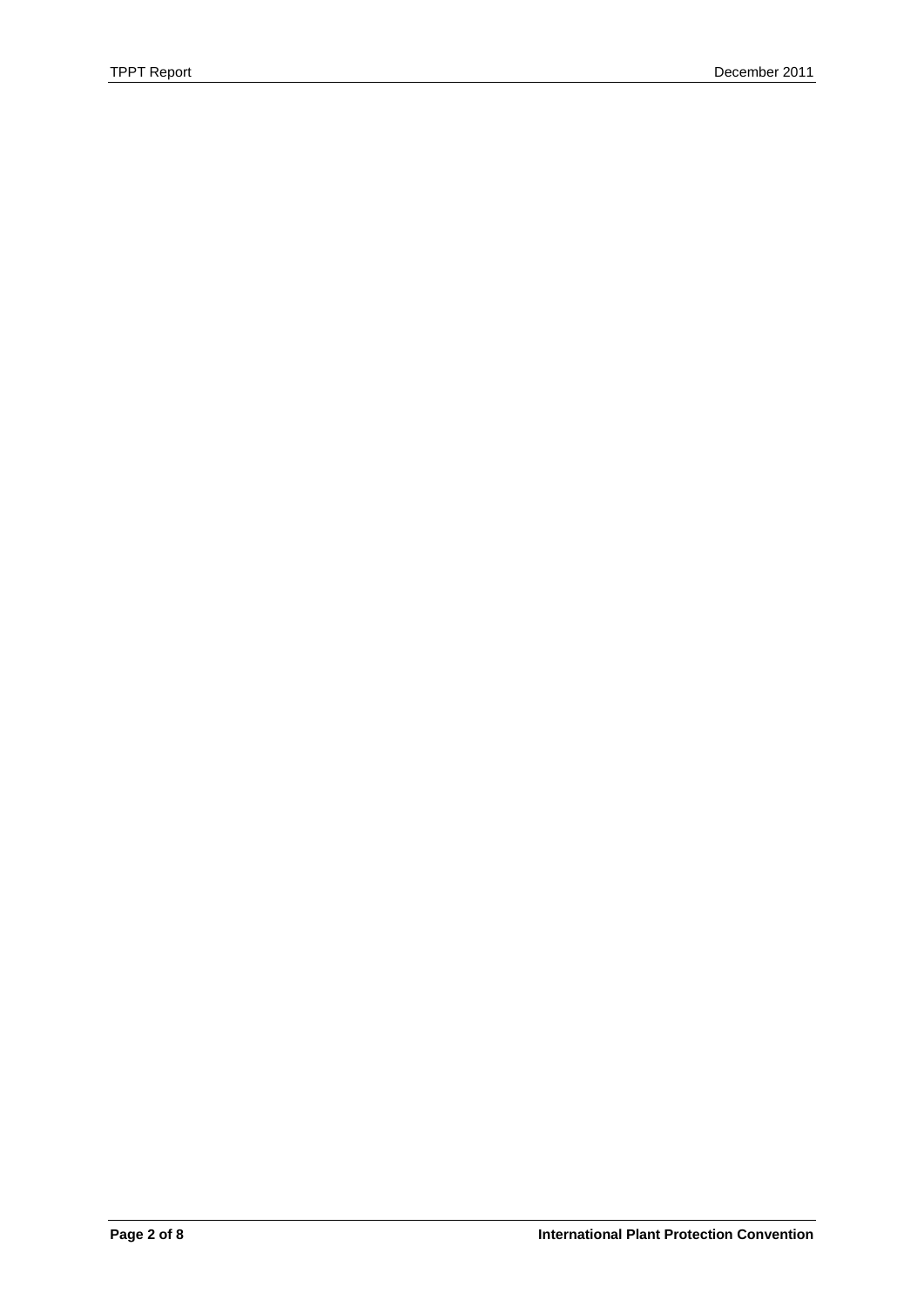# **1. OPENING OF THE MEETING**

#### **1.1 Orientation Refresher for GoToTraining**

Before beginning the meeting, the IPPC Secretariat gave a brief overview/refresher of the virtual meeting software connection program Go-To-Meeting (GTM) via the training tool GoToTraining and also noted the etiquette and ground rules for participants to follow during the meeting.

## **1.2 Welcome by the IPPC Secretariat**

The IPPC Secretariat welcomed the participants to the meeting. In attendance were four members of the Technical Panel on Phytosanitary Treatments (TPPT) and the two IPPC Secretariat Leads. The other members were unable to attend due to previous engagements.

The Secretariat noted the purpose of the meeting was to finalize the TPPT response to member comments regarding the draft phytosanitary treatment *Vapour heat treatment for* Bactrocera cucurbitae *on* Cucumis melo *var.* reticulatus (2006-110).

The panel approved the agenda (see Appendix 1 to this report) and reviewed the documents list (see Appendix 2 to this report).

#### **1.3 Introductions**

The meeting participants introduced themselves and agreed to update their contact information on the IPP if necessary (see Appendix 3 to this report).

# **2. UPDATES FROM THE SECRETARIAT AND OTHER RELEVANT BODIES**

There were no updates from the Secretariat or other relevant bodies since the last TPPT virtual meeting.

# **3. DISCUSSION: RESPONSES TO MEMBER COMMENTS**

#### **3.1 Vapour heat treatment for** *Bactrocera cucurbitae* **on** *Cucumis melo* **var.** *reticulatus* **(2006-110)**

The TPPT had initially discussed the substantial comments and responses at its 2011 November virtual meeting. Since the November meeting, the treatment lead, along with another panel member, had finalized the TPPT responses to the comments.

Referring to the member comments, there was some concern that the treatment did not include sufficient data to support the efficacy of the treatment and other concerns that the treatment didn't reach Probit 9 levels. The TPPT noted that the two references provided in the annex cover the core information providing the scientific justification for the treatment and that the panel had gained confidence in the operational effectiveness of this treatment from its successful large-scale application history from 1989 to 1990. The TPPT also noted that the stated efficacy level will be appropriate to some international trade. Acceptance of this efficacy level should be based on pest risk analysis and country specifying arrangements.

The panel also noted that guidance on how to implement this and other treatments will be made available as guidance material in the future.

The panel agreed with the responses to the comments. The Secretariat noted that the treatment will now be recommended to the Standards Committee (SC) via e-decision. The SC may recommend it to the Commission on Phytosanitary Measures (CPM) or return it to the panel for further discussion. There was concern that if the SC recommends the treatment to the CPM-7 (2012), would the guidance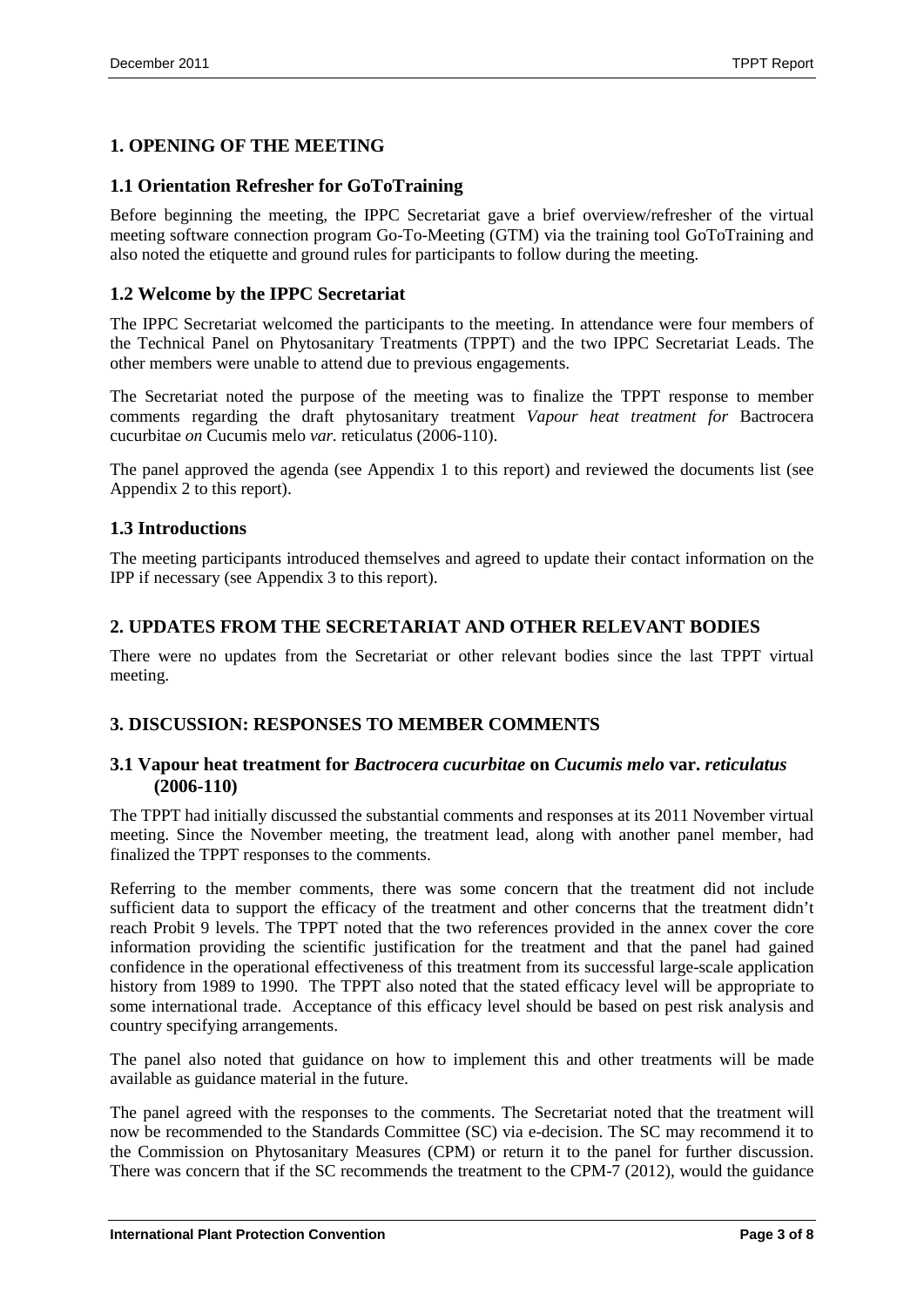documents need to be submitted at the same time. The Secretariat noted that the SC will take this into account during the e-decision and will provide further guidance on this.

#### **4. RECOMMENDATIONS TO THE SC**

The TPPT recommends the draft phytosanitary treatment *Vapour heat treatment for* Bactrocera cucurbitae *on* Cucumis melo *var.* reticulatus (2006-110) to the SC.

## **5. OTHER BUSINESS**

There was a question in the panel about the naming and categorization of heat treatments. There are currently the following types of heat treatments:

- Vapour Heat treatment
- Heat treatment
- High temperature forced air treatment

The Secretariat will present some options on how to address this issue and can be discussed at a future meeting.

The panel requested the Secretariat create a page in the restricted work are of the IPP where the panel will be able to make the draft guidance documents available for commenting among the TPPT. The panel should send all current drafts to the Secretariat to be posted on this page. It was also noted that if any panel members have comments on the guidance documents, they should send them to the Secretariat who will forward them to the lead.

# **6. FOLLOW-UP ACTIONS FOR NEXT TPPT VIRTUAL MEETING**

At its next virtual meeting, the panel will discuss the four cold treatments that were returned from the SC, draft guidance documents and any draft treatments ready for discussion.

#### **7. CLOSE OF THE MEETING**

The TPPT agreed that the next virtual meetings should take place in late January 2012. The IPPC Secretariat will select a date.

The TPPT members will also adopt outstanding virtual meeting reports via email.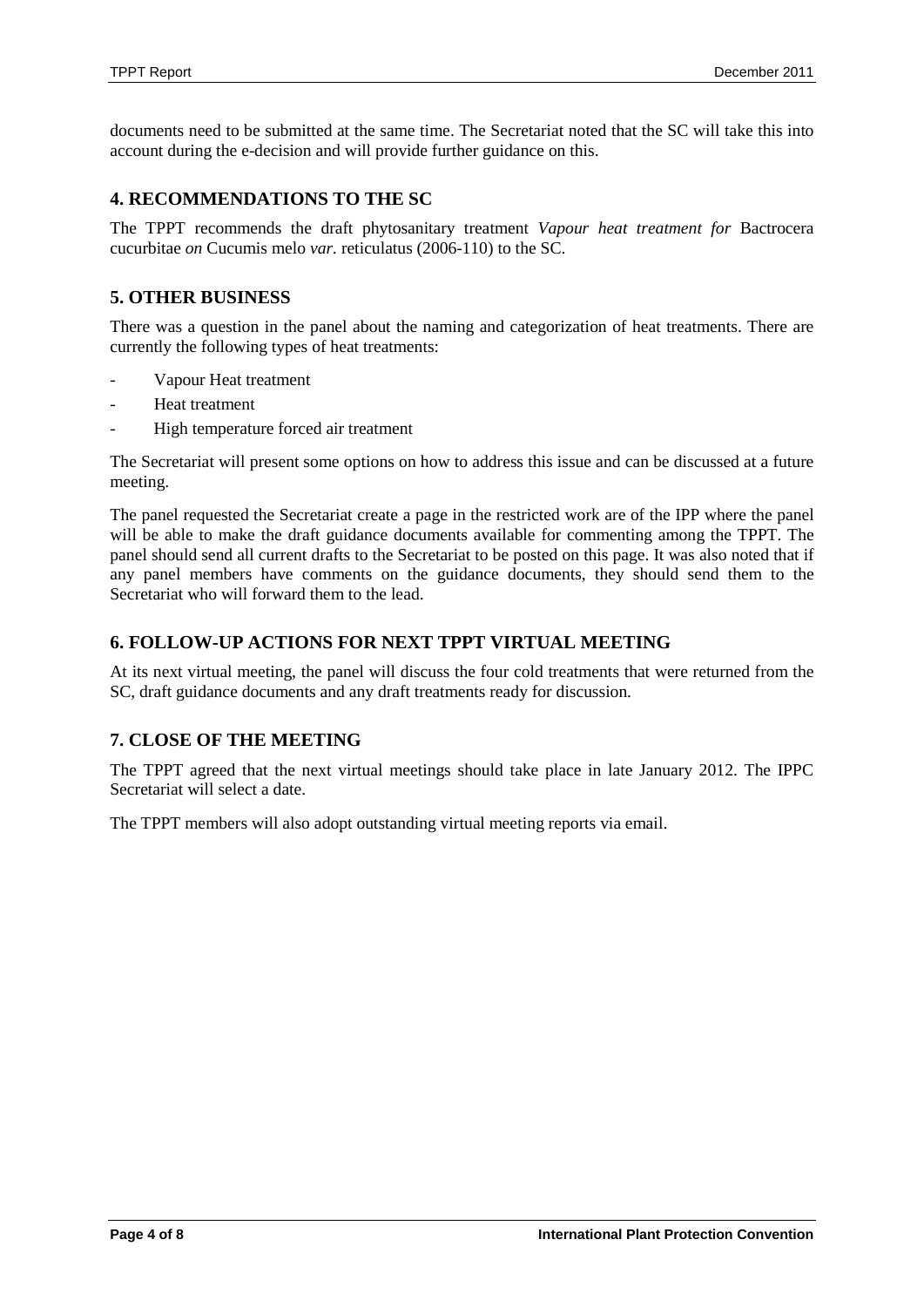# **APPENDIX 1 - Agenda**

| <b>AGENDA ITEM</b>                                                                                 | <b>DOCUMENT NO.</b> | <b>PRESENTER</b> |
|----------------------------------------------------------------------------------------------------|---------------------|------------------|
| 1. Opening of the meeting                                                                          |                     |                  |
| 1.1 Orientation Refresher for GoToTraining                                                         | 2011 TPPT Nov 04    | <b>DUBON</b>     |
| 1.2 Welcome by the IPPC Secretariat                                                                | 2011 TPPT Nov 01    | <b>ZETTLER</b>   |
|                                                                                                    | 2011_TPPT_Nov_02    |                  |
| 1.3 Introductions                                                                                  | 2011_TPPT_Nov_03    | <b>ZETTLER</b>   |
| 2. Secretariat Maintenance and Updates from relevant<br><b>Bodies</b>                              |                     | <b>ZETTLER</b>   |
| 3. Discussion: Responses to Member Comments                                                        |                     | <b>ZETTLER</b>   |
| 3.1 Vapour heat treatment for Bactrocera cucurbitae on<br>Cucumis melo var. reticulatus (2006-110) | 2006-110            | <b>WANG</b>      |
| Steward's Response to Comments<br>❖                                                                | 2011_TPPT_Dec_05    | <b>WANG</b>      |
| 4. Recommendations to the SC (if applicable)                                                       |                     | <b>ZETTLER</b>   |
| 5. Other business                                                                                  |                     | <b>ZETTLER</b>   |
| 6. Follow-up Actions for next TPPT Virtual Meeting                                                 |                     | <b>ZETTLER</b>   |
| 7. Close of the meeting                                                                            |                     | <b>ZETTLER</b>   |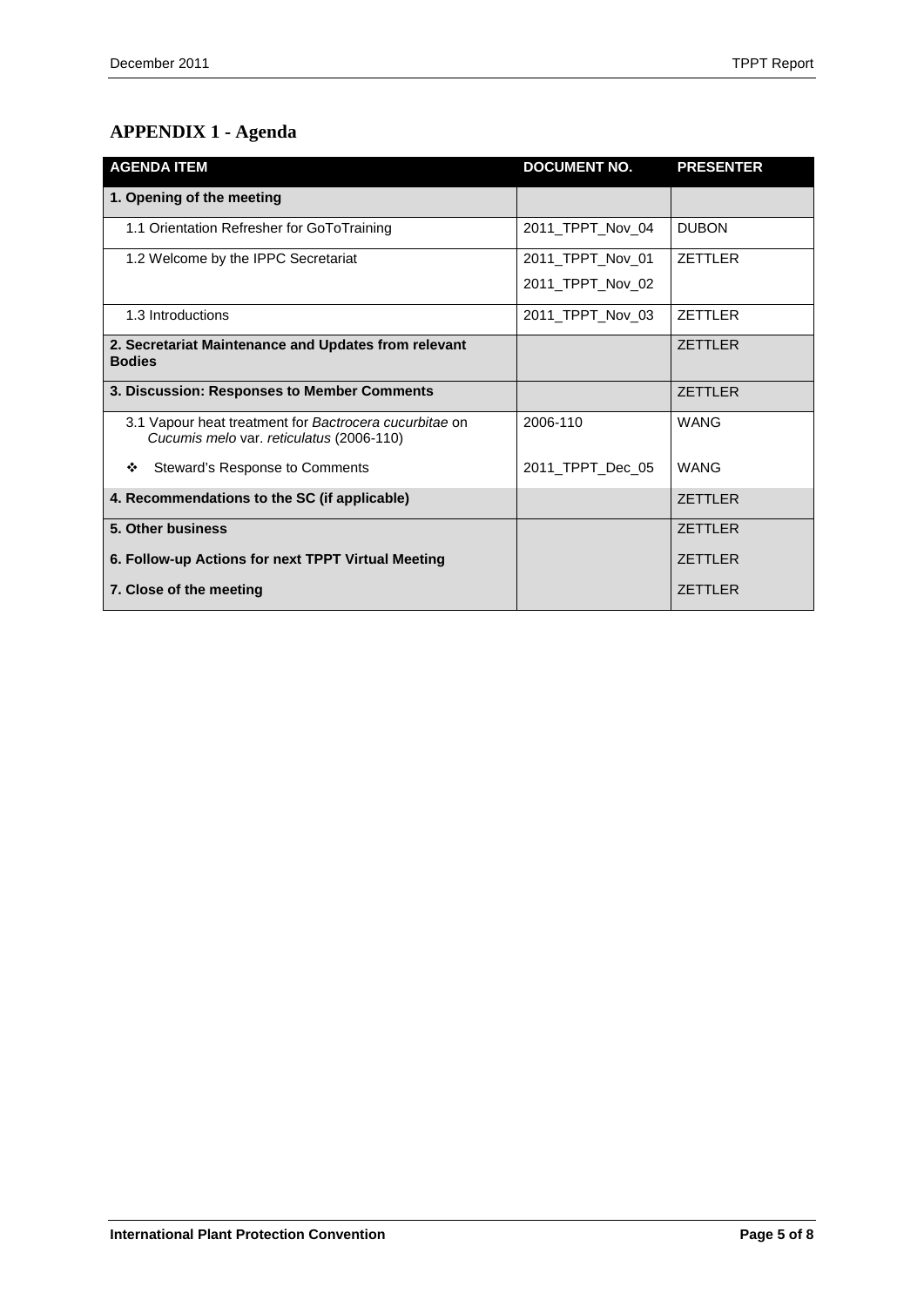# **APPENDIX 2 – Documents List**

| <b>DOCUMENT NUMBER</b>             | <b>AGENDA</b><br><b>ITEM</b> | <b>DOCUMENT TITLE</b><br>(PREPARED BY)                                                                                                             | <b>DATE POSTED /</b><br><b>DISTRIBUTED</b> |  |
|------------------------------------|------------------------------|----------------------------------------------------------------------------------------------------------------------------------------------------|--------------------------------------------|--|
| <b>Draft ISPMs</b>                 |                              |                                                                                                                                                    |                                            |  |
| 2006-110                           | 03.2                         | Draft ISPM: Vapour heat treatment for<br>Bactrocera cucurbitae on Cucumis melo var.<br>reticulatus (2006-110) (WANG/ORMSBY)                        | 2011-11-21                                 |  |
| <b>All Other Meeting Documents</b> |                              |                                                                                                                                                    |                                            |  |
| 2011 TPPT Dec 01                   | 01.2                         | Agenda (DUBON)                                                                                                                                     | 2011-11-21                                 |  |
| 2011 TPPT Dec 02                   | 01.2                         | Documents List (DUBON)                                                                                                                             | 2011-11-21                                 |  |
| 2011_TPPT_Dec_03                   | 01.3                         | Participants List (DUBON)                                                                                                                          | 2011-11-21                                 |  |
| 2011 TPPT Dec 04                   | 01.1                         | Virtual meeting information (DUBON)                                                                                                                | 2011-11-21                                 |  |
| 2011 TPPT Dec 05                   | 03.2                         | Steward's Response to Comments: Vapour heat<br>treatment for Bactrocera cucurbitae on Cucumis<br>melo var. reticulatus (2006-110)<br>(WANG/ORMSBY) | 2011-11-21                                 |  |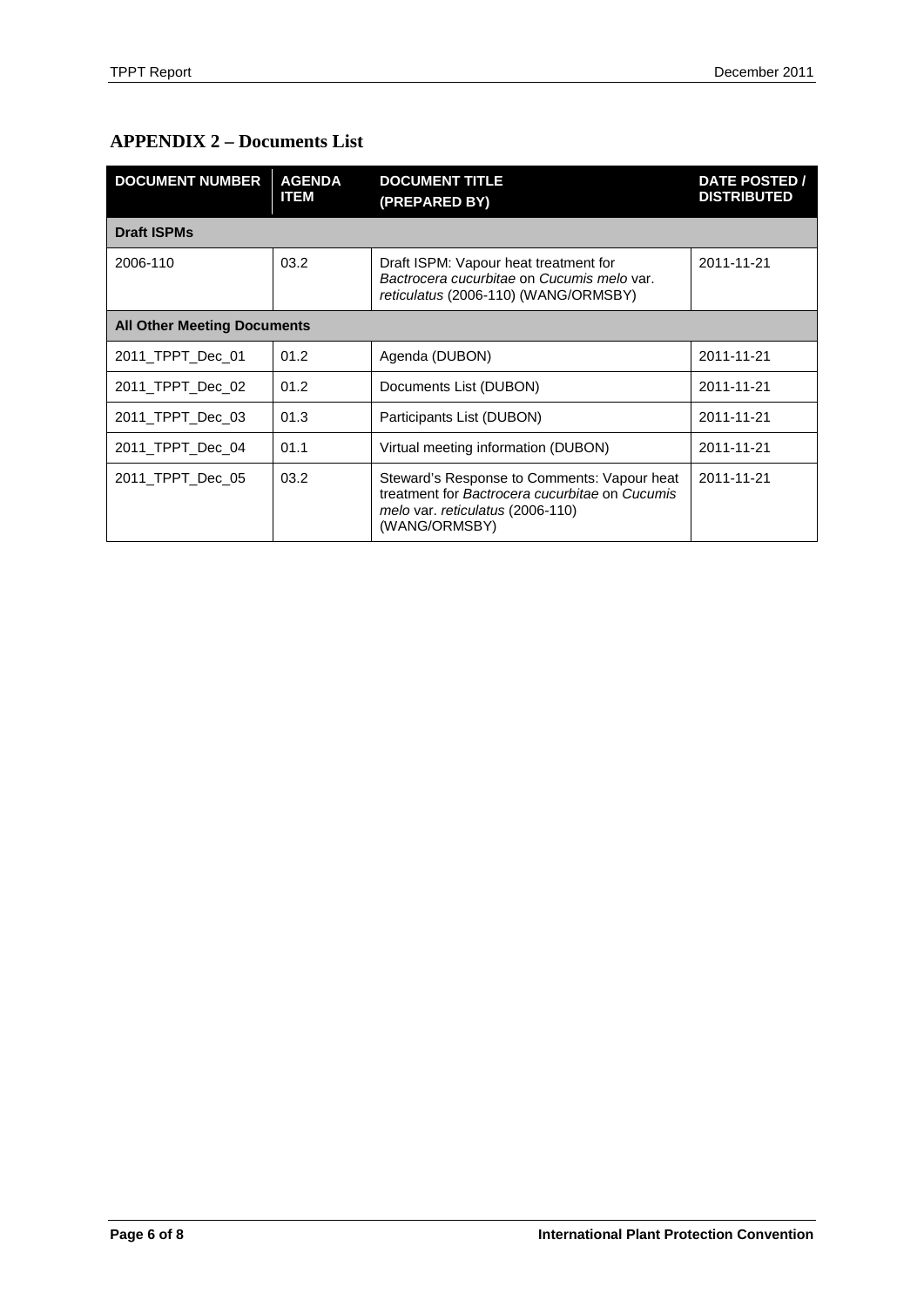# **APPENDIX 3 – Participants List**

| <b>Participant</b><br>role | Name, mailing, address, telephone                                                                                                                                                                                                                                                                   | <b>Email address</b>                              | <b>Term</b><br>expires |
|----------------------------|-----------------------------------------------------------------------------------------------------------------------------------------------------------------------------------------------------------------------------------------------------------------------------------------------------|---------------------------------------------------|------------------------|
| Steward                    | Mr Antarjo DIKIN<br>Director<br>Applied Research Institute of Agricultural<br>Quarantine<br>Kab. Bekasi 17520, West Java<br><b>INDONESIA</b><br>Mob: +62 813 99155774<br>Tel: +62 21 82618923                                                                                                       | antario dikin@yahoo.com;<br>buttmkp@deptan.go.id; | <b>NA</b>              |
| <b>Member</b>              | Mr Michael ORMSBY<br>Senior Adviser, Plant Risk Analysis<br><b>Biosecurity New Zealand</b><br>Ministry of Agriculture & Forestry<br>P.O Box 2526,<br>Wellington,<br><b>NEW ZEALAND</b><br>Tel: +64 4 8940486                                                                                        | Michael.Ormsby@maf.govt.nz;                       | $2013 -$<br>1st Term   |
| <b>Member</b>              | Mr Eduardo WILLINK<br>Estación Experimental Agroindustrial<br>Obispo Colombres,<br>P.O.Box 9,<br>Las Talitas (4101)<br>Tucumán<br><b>ARGENTINA</b><br>Tel: +54 381-4276561 ext. 154                                                                                                                 | ewillink@eeaoc.org.ar;<br>ewillink@arnet.com.ar;  | $2013 -$<br>1st Term   |
| <b>Member</b>              | Mr Scott <b>WOOD</b><br>Center for Plant Health Science<br>Technology<br><b>Plant Protection and Quarantine</b><br>Animal and Plant Health Inspection<br>Service<br>U.S. Department of Agriculture<br>1730 Varsity Drive, Suite 400<br>Raleigh, NC 27606-5202<br><b>USA</b><br>Tel: +1 919 855 7451 | Scott.Wood@aphis.usda.gov;                        | $2013 -$<br>1st Term   |
| <b>Member</b>              | Mr Wang YUEJIN<br>Institute of Inspection Technology and<br>Equipment<br>Chinese Academy of Inspection and<br>Quarantine<br>No. 241 Huixinli, Chaoyang District,<br><b>Beijing 100029</b><br><b>CHINA</b><br>Tel: +86 10 64934647                                                                   | wangyuejin@263.net.cn;                            | $2013 -$<br>1st Term   |